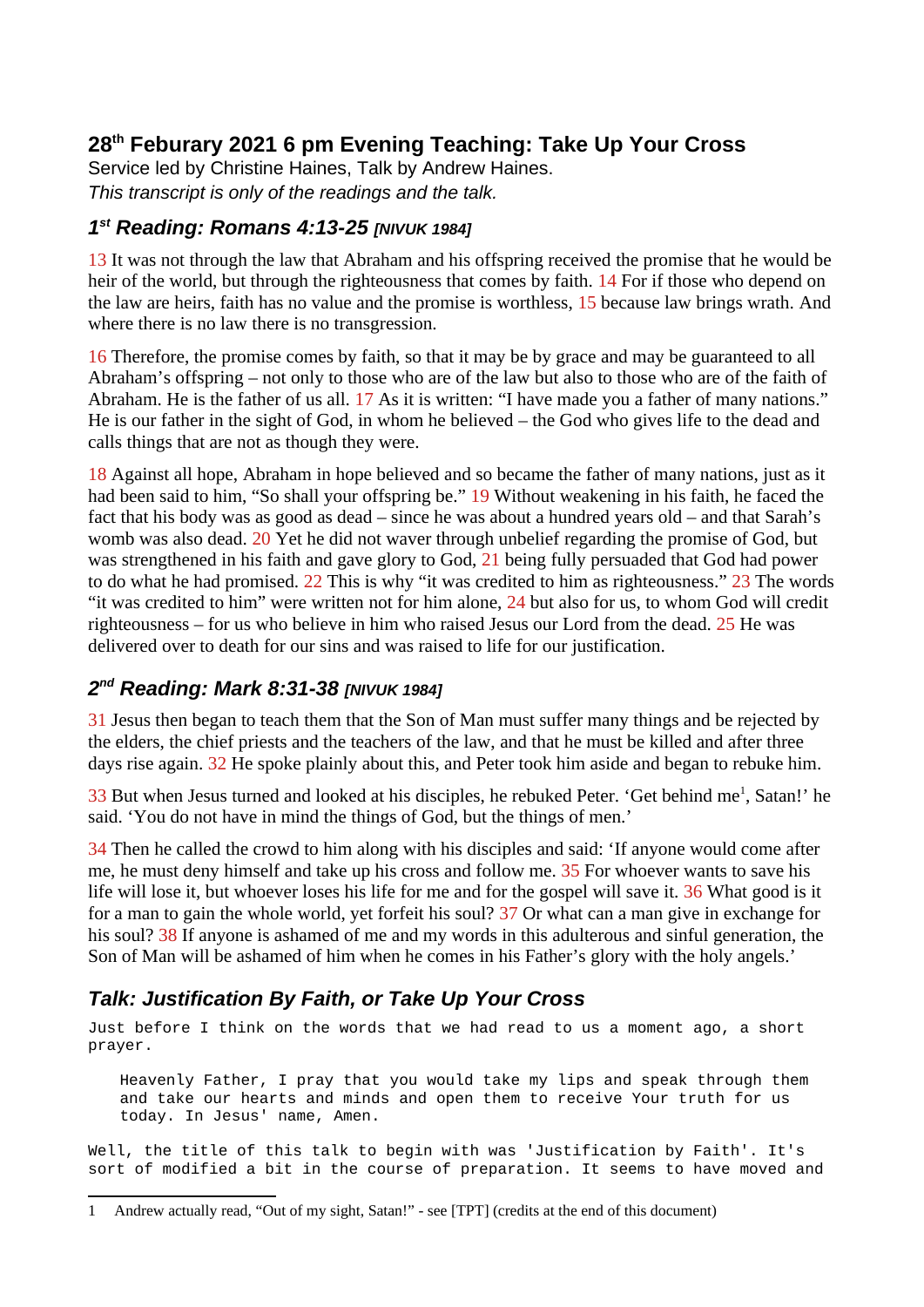seems important that it should move to what it means actually to take up our cross and follow Jesus. And of course it has a great deal of faith involved in the pledge and the desire to do that.

The Cross. It's something that looms over the whole of Jesus' life. It's there right at the very beginning, almost in the birth narratives. Certainly when Mary and Joseph take Jesus to the Temple as a very small infant, and meet with Simeon and Anna there, we get the prophecy of pain and hurt, of suffering. And as we come into this season of Lent, the Cross comes into an even sharper focus. And we see Lent very often as a kind of journey, a physical journey. We track Jesus as He moves from the north of the country down towards Jerusalem, and also as a kind of spiritual journey, where we reflect on our life: we're led into repentance, where necessary. We try to put things right with God where we know things have gone wrong in the past. So, we're going to follow that journey a little bit this evening.

And I want to pick up from where we left off last week with the reading that we had then from Mark's gospel, a few verses from chapter one: six verses, three events; all of them dealt with very briefly, very quickly.

- First of all, Jesus' baptism,
- then the temptations in the wilderness,
- and then the beginnings of His ministry.

I think those three things have three aspects for us to think about:

- the baptism gives us an affirmation,
- the temptations give us an example,
- and the beginnings of the ministry give us a challenge.

#### *1: Affirmation*

What is the affirmation? As Jesus emerges from the water of baptism, then the heavens, we're told, are opened, and the voice of God is heard. "You are My Son, My beloved, with whom I'm well pleased."[2](#page-1-0) I think that word of affirmation to Jesus is a word of affirmation for each and every one of us. Sometimes we don't always feel that we're very valuable, very precious, we don't always feel very close to God. And I think perhaps the remedy to that is to stop and just say very definitely, "I am a son, I am a daughter of God, I'm loved, and I'm pleasing to Him." And we can say that, not because of anything that we are, but because of what Jesus has done for us. So we have that tremendous affirmation that comes through Him. We may be a part of a new people and new community, but that community doesn't simply date back for 2,000 years. It's a community that's even older still. Excuse me. It goes right back to the time of Abraham himself: Abraham, the father of faith, the one who was commended for his faith, is justified by faith. He heard God, he absorbed what God had to stay, and he obeyed it.

Now Abraham was no paragon of virtue. He wasn't above telling fibs to try and get himself out of tight corners. He was quite impatient. When God made a promise to him and it didn't seem to be being fulfilled, he was quite capable of taking the law into his own hands and trying to do something about it for himself. And he had to learn, as we so often have to learn, that if we do things in God's time, then that is when they succeed. If we try to force things in our own time and in our own way, they probably go wrong, and backfire on us. Abraham had to learn those things.

So God's promise to us, we are not perfect, but as He did with Abraham, as He did too with John the Baptist, someone else who wasn't perfect, but baptised Jesus when Jesus asked. Later on John himself wonders what it's all about. "Is it working out the way we thought it would?" it didn't seem to be[3](#page-1-1). We know we may not be perfect people, we certainly aren't. But each one of us can be used by God. And if we make ourselves open to Him, He will use us for His purpose,

<span id="page-1-0"></span><sup>2</sup> Mark 1:11

<span id="page-1-1"></span><sup>3</sup> Matthew 11:2-6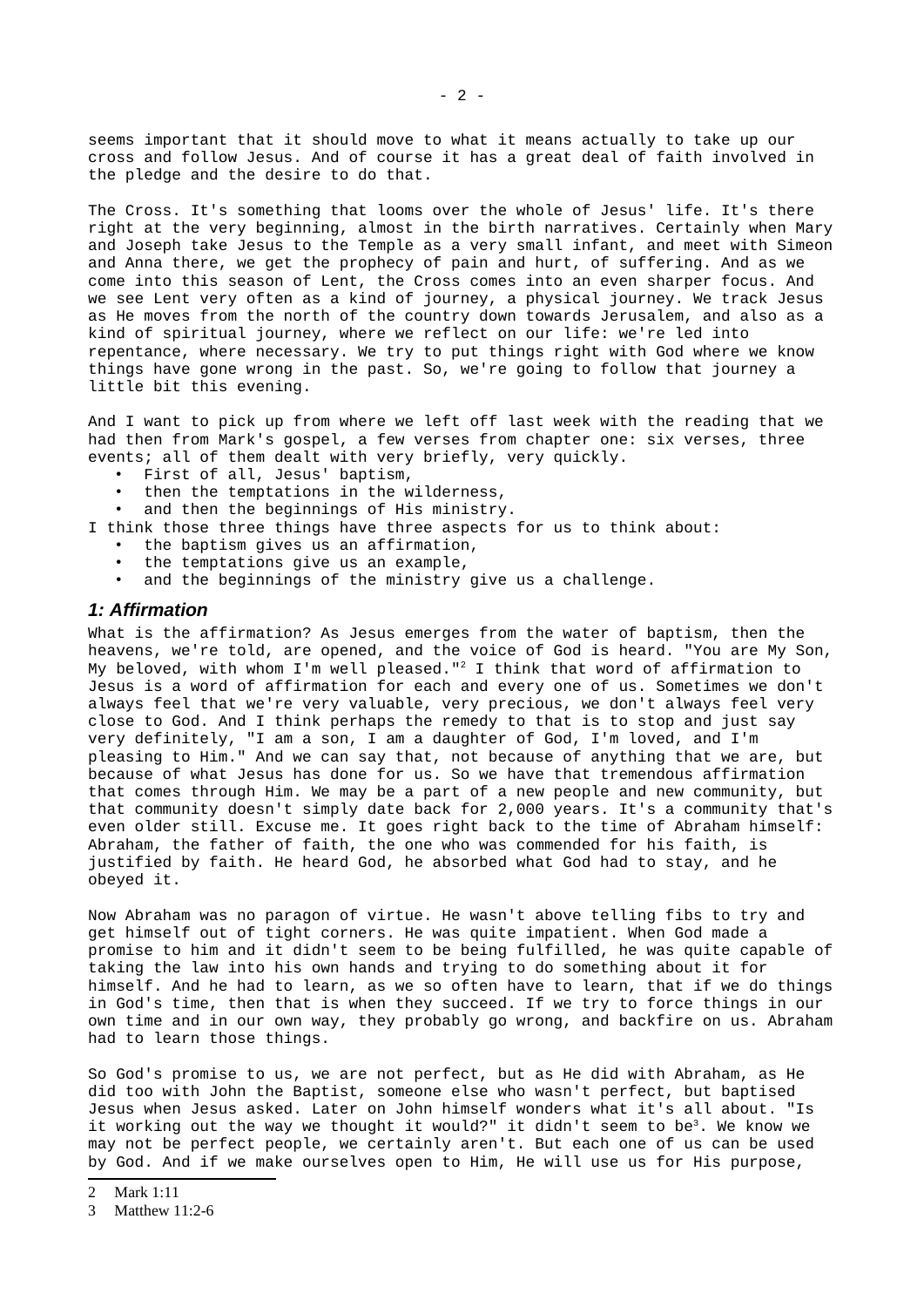and to His glory. We are not only useful, but we are a delight to Him. "You are My son, My daughter, My beloved. With you I am well pleased." He sees us not just as we are at this moment, but as we will be: transformed and perfected in the fullness of time.

And that is the heart of our faith: that we are right with God through what Jesus has done for us on the Cross. He's done that one thing that none of us are capable of doing for ourselves. We can't put ourselves right with God, not through what we do, not by obeying the rules, nothing about us, but through that righteousness which comes because Jesus is the perfect one who has offered Himself on our behalf.

Abraham was a father of faith. But we have so much more than Abraham. We're told in that reading from Romans that Abraham believed God, the God who gives life to the dead, and calls things that are not as though they were. Abraham believed that God could give life to his aged body and that of Sarah, his wife, who would fulfil that promise of a son for them. So what seemed to be dead, Abraham believed could be bought alive. We are living in the age of the Resurrection. We know that new life has been brought from the dead. And we know that God sees us, not as we are now, but as we are becoming and will be in the future. So we can all accept and embrace that affirmation, our standing before God, that we are valued, we are beloved.

#### *2: Example*

But we are called too to follow in the example as disciples of Jesus and as heirs of Abraham in the family of faith. We can expect to follow their example, and we can expect to experience testing, times of trial and of checking that we are fit for the purpose for which God intends us. Perhaps for Abraham that test came supremely in the call later on to offer his son Isaac as a sacrifice<sup>[4](#page-2-0)</sup>. It's hard to imagine what an appalling dilemma that would have posed for Abraham. A child of promise; God says, "give him back" before that promise seems to be fulfilled, and overflowing out to become a people and a nation. How could that promise be fulfilled if Abraham were to go through with that offering? He was put to that test. But he found that through that test that God is the one who is faithful. God Himself provided the offering in Isaac's place, that event a foreshadowing of what God Father and Son are doing at the Cross. And I believe it's no coincidence that those two events happened in very much the same place: Abraham sent with Isaac to the region of Moriah, to Mount Moriah, the place where ultimately the temple was built, and very close to where the Crucifixion actually took place. No-one knows for certain the exact spot that either of those events happened, where Abraham offered Isaac, though tradition has a place for it. No-one knows exactly where the Cross stood, but very close, I believe, to that same place. The one event very much foreshadowing the other. God is a God of pattern and of order, and He is always faithful to His Word.

Jesus called to be our Saviour, rising from our affirmation at His baptism and driven into the wilderness to be tested and tempted. Mark covers it very quickly, but rather intriguingly too, we're told He was there with the wild animals. The desert is a place of danger, a place of trouble, a place of the fear of death. But Mark just drops in, perhaps there's a hint there of that new creation, where that fear, that terror, is taken away. Jesus comes to no harm in that place, and emerges from it through those tests to enter into His public ministry.

We too can be tried, we can be tested. Perhaps some of you will recall that before I was ordained, I used to work for a company that made heating boilers, central heating. And essentially it was an iron foundry, making cast iron heat exchangers, which would then go down a production line and then have various bits of pipework, controls and valves all bolted on. And at the end of the production line it would drop into a box, and be shipped out to the warehouse,

<span id="page-2-0"></span><sup>4</sup> Genesis 22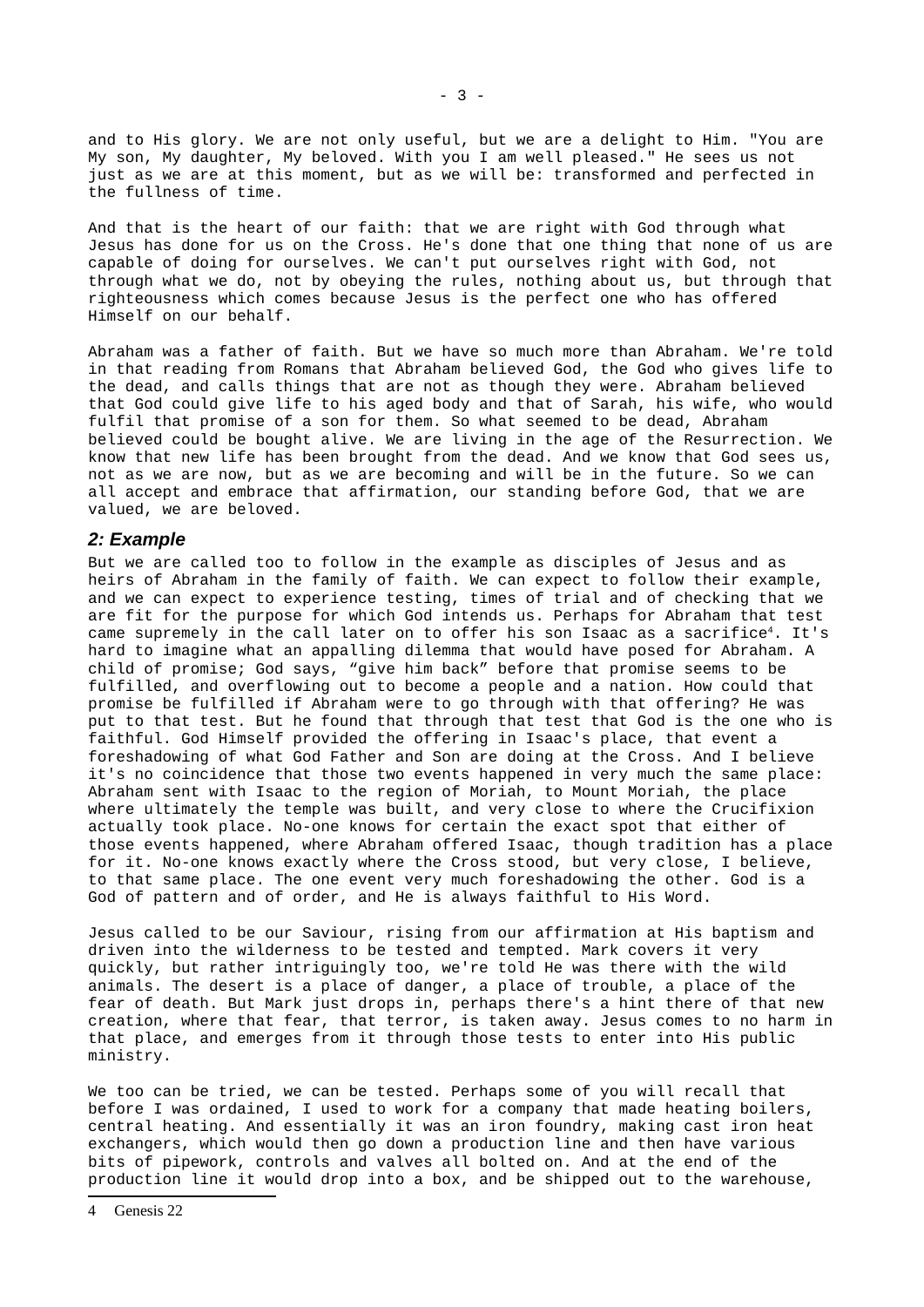ready to go to the customers. But before it went into that box, everything was tested at each stage down the production line. And there was a sort of ominous sign over the end of the track that said, "Remember, the next inspector is the customer." Each of those boilers was tested: gas pressure, water pressure, far higher than anything they will experience when they're installed in our homes, just to make sure that when they get there, they're not going to let us down. They're fit for purpose when they go into that cardboard box. So, though, the experience of testing for Jesus for us. But God knows that we are fit for the purpose that He has in mind for us.

### *3: Challenge*

Example, and a challenge. As Jesus goes out on His public ministry, His call is "The kingdom of God is near. Repent and believe the Good News,"[5](#page-3-0) and the whole of the following chapters of Mark's gospel are introducing us to what that Good News is, and how we are supposed to respond to it. Again and again it's putting to us the question, "Who is this?" And again and again we're told that as people listened to Jesus, they marvelled at Him. They were amazed by Him. And it leads us up to that point in chapter 8, where we find out that the message and the messenger are one and the same, that this Jesus is Himself the Good News. Before our reading for Mark this evening, we reach the pivotal point in that gospel, a moment when the big question is asked, "Who am I? Who do people say that I am?"[6](#page-3-1) And the disciples report that people have all sorts of different answers: John the Baptist, Elijah, one of the prophets come back to life. But then Jesus' question to them, "Who do you say that I am?" And that moment of insight from Peter: "You are the Christ, the Anointed One, the Messiah, the Son of the living God."

And it's important to understand where this happened. It's an intellectual high point of the Gospel, a spiritual high point, a moment of insight and revelation. And it happened on the physical uplands, right in the north of the country, on the slopes of Mount Hermon, about 30 or so miles north of the Sea of Galilee. We are told that Jesus had taken His disciples into the vicinity of Caesarea Philippi. That was a new city. It had been an ancient city called Paneas. But cities in biblical terms were not like cities as we know them today. I guess Leek Wootton in biblical terms would have been classed as a city. But Paneas through the years had been noted as a place of pagan worship. And the main shrine there was to the pagan god Pan, the god of desolate places and the god of mischief. There is a huge temple complex, the remains of it are still there. There's a huge cave, from which at one time a spring bubbled up plentifully, there's still only a trickle now today, but that spring is one of the streams of the river Jordan.

That whole area right up in the north of the country had been annexed by King Herod the Great, just before the time of Jesus. And on Herod's death it was inherited by one of his sons: his kingdom was divided into three. And that northern territory was inherited by Philip. Philip built a new city, and named it Caesarea Philippi. That was in the year 14 AD. He named it in honour of the Emperor, Caesar Augustus, and in honour of himself. So Caesarea Philippi, a centre of paganism and a centre too of Emperor worship, because a dead Emperor in Rome was declared to be divine, and if the dead Emperor became a god, it meant that the new Emperor, the son of the old one, was therefore a son of god. So how apt, how appropriate that in that place, there is that affirmation to the question, "Who am I?" "You are the Christ, the Son of the living God." An appropriate place to affirm that profound truth, and perhaps a dangerous place too, and immediately those words are spoken, the atmosphere changes, the mood changes, the direction changes.

The road now is going to lead to Jerusalem for those final and fateful few days. The atmosphere gets darker, because Jesus immediately turns to the true nature

<span id="page-3-0"></span><sup>5</sup> Mark 1:15

<span id="page-3-1"></span><sup>6</sup> Mark 8:27-30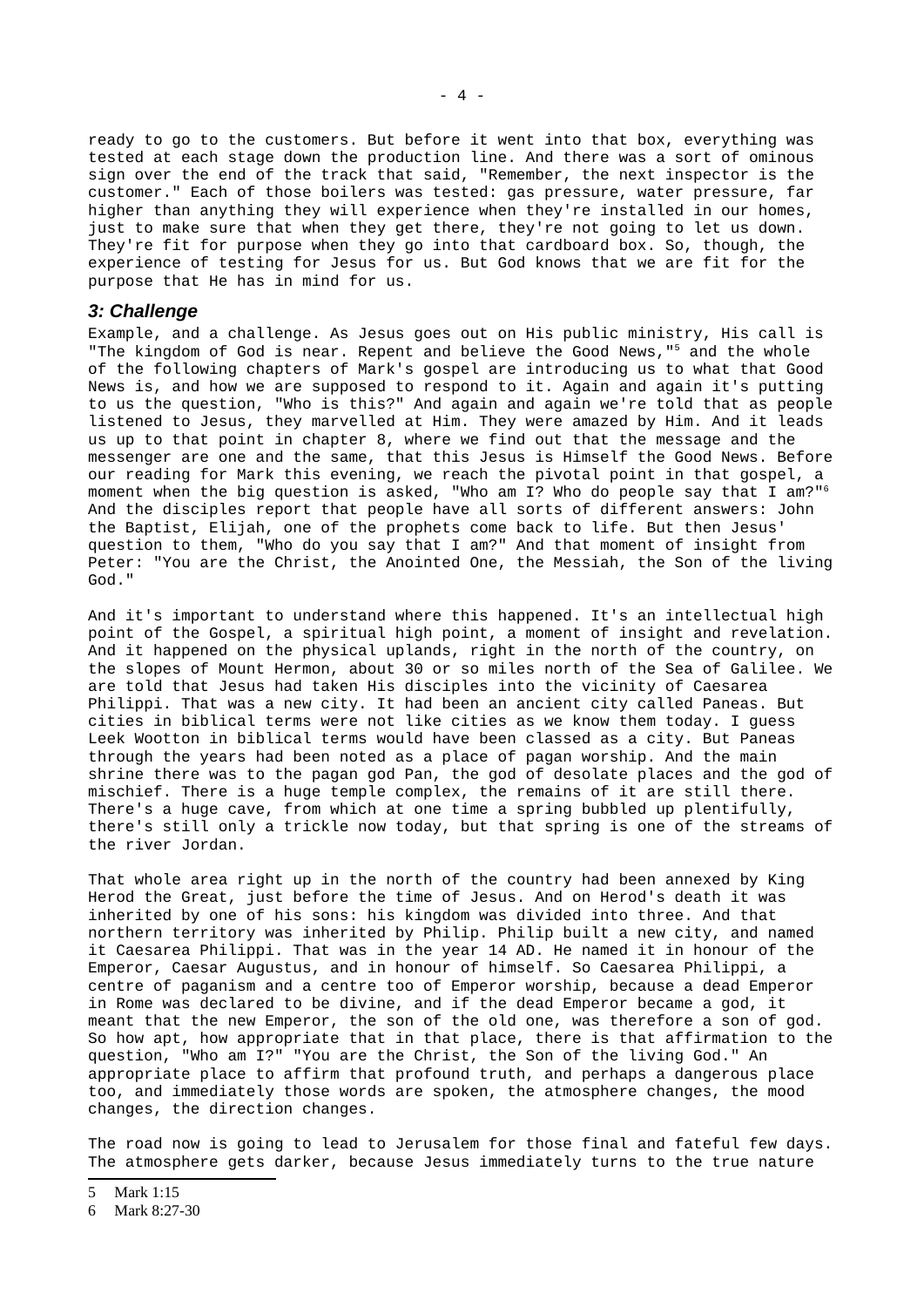of Messiahship. What is it all about? It's not a triumphal entry, seizing the crown, seizing sovereignty by force, throwing out the oppressor. Instead, it is a way of suffering, it's the way of death. He talks too of resurrection. But as yet, the disciples don't understand it, and they don't understand it until it actually happens. Jesus challenges them, "If you want to be My followers you have to take up your cross and follow Me."<sup>[7](#page-4-0)</sup> And that challenge to them is equally a challenge to each one of us. We want to follow Jesus, but are we prepared to take up our cross? What does it mean? It is actually deadly serious. We so often tend to trivialise it. Sadly we often trivialise the Gospel as a whole. We say, "Come to Jesus, give your life to Him. You'll be happy, all your problems will be solved." And that just isn't necessarily true. The call is to take up our cross, and follow.

We trivialise it by saying, of all sorts of little problems, oh, that problem, this problem, "that's a cross we have to bear". No, it isn't. The disciples would have known otherwise. They would have known just how serious Jesus was being. Several of them would go on to experience crucifixion for themselves. It was something that was barbaric. It was practised by the Romans, it was practised by the Persians, but not widely in the Asian world. It was abhorrent to many even of those civilizations. In the Roman practice, it was reserved only for slaves and for foreigners. A Roman citizen couldn't be crucified. It was slow. It was painful. It was humiliating. It could take three days, even longer, for someone to die on a cross. They would die through exhaustion and suffocation. And sometimes, if they weren't going quick enough, the Roman soldiers would help them on their way by stabbing them in the side, or by breaking their legs, so they were unable in any way at all to support their weight on the cross. It was a humiliating experience. The victim would be stripped naked and hung on that cross, and for a Jewish man of course that was a taboo area. That would have been the ultimate humiliation.

So it is a serious, deadly serious business, when Jesus says, "You must take up your cross and follow Me." And here is the paradox, isn't it: we look forward to life here and in the future, eternal life, the free gift of God, a free gift, but a gift which demands total self-giving and commitment of our life to Him. It's only through that total self-commitment that we can find the way to glory. Jesus says that of His impending crucifixion, "Now is the Son of Man glorified." In being lifted up on the Cross, He will draw all people to Himself.

And for many people today, those words of Jesus are all too painfully real. There are something like 200 nation states in the world today. Persecution is widespread in the world. There's an organisation called Open Doors which monitors the degree of persecution of Christians around the world. And out of about 200 countries, 75 they rate persecution levels as high, very high or extremely high: countries in every continent are in that 75: in North and South America, in Africa, in Europe, and in Asia. The only part of the world, as far as I can see, where it does not happen is in Australasia. And in these days at the moment, with the spread of COVID throughout the world, it seems to be an excuse for yet more persecution of Christians in many places. They're isolated, they're even blamed for the pandemic itself, they're put to the back of the queue when it comes to aid and when it comes to vaccinations. That same organisation monitored and recorded almost 5,000 Christians put to death last year, simply because of their faith. 70% of those were in one country alone, Nigeria.

We can be thankful that we don't face that kind of persecution day by day. Our lives aren't in danger. But persecution is here in our own country: it's subtle. And it is growing. It happens in all sorts of ways. And I think we need to be very much on our guard to make sure that we keep the freedoms that we have to talk about the gospel. Because there are those who would erode those freedoms. It may happen slowly, bit by bit, we may not notice, but one day we might wake

<span id="page-4-0"></span><sup>7</sup> Matthew 16:24